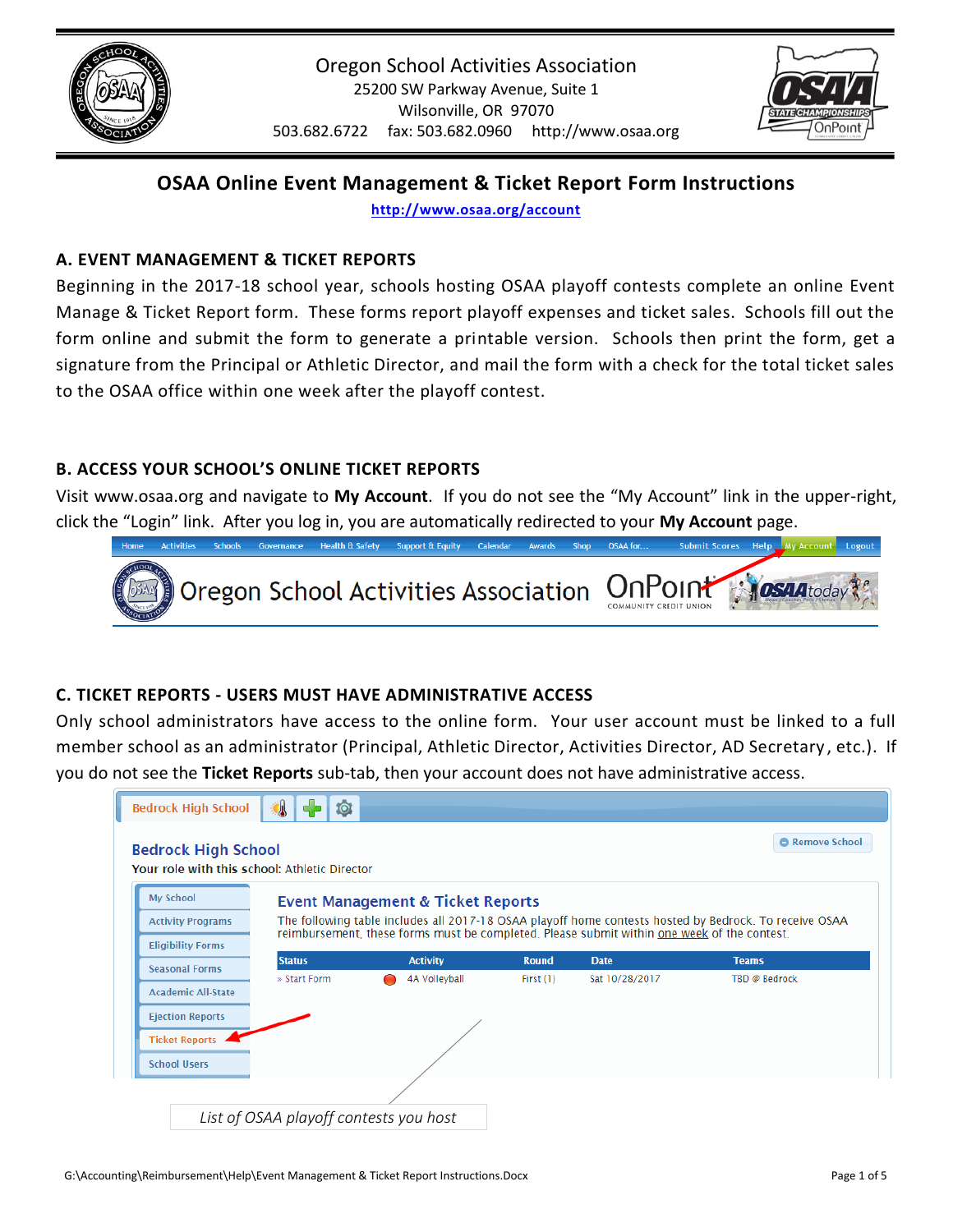#### **D. CREATING A NEW FORM**

All OSAA playoff contests hosted by your school will be listed on the **Ticket Reports** sub-tab. You can see the status of every contest that requires an Event Management & Ticket Report form. Any form with a red dot has not been started yet. Begin by clicking the "» Start Form" link.



Once your form is successfully initialized, you will see an instruction pane with details:

# **New Ticket Report Created Your Form Was Successfully Started Please Read This Information About Your New Form Event Management & Ticket Report** Within one week after completion of each game, the host school shall submit an Event Management & Ticket Report from with a check for all gate receipts to the OSAA office. **Steps to Get Your OSAA Playoff Reimbursement** 1 Complete the online Event Management & Ticket Report form. Print off the generated printable version of the report form. 3 Mail the report form and a check for collected ticket sales to the OSAA office. More details can be found in the Event Management Information for Volleyball. **Using This Form** Auto-Save: Changes to your form are automatically saved after a field's value is confirmed (i.e. clicking outside of a text box or tabbing to another field.) Auto-Refresh: Some fields will trigger your form to reload. You will see your page refreshed with updated information. These fields have a blue border. More Help: Click the "Help" button anytime for detailed instructions. For technical assistance, contact OSAA Support: (503) 682-6722 x228 or support@osaa.org. Got it, let's get going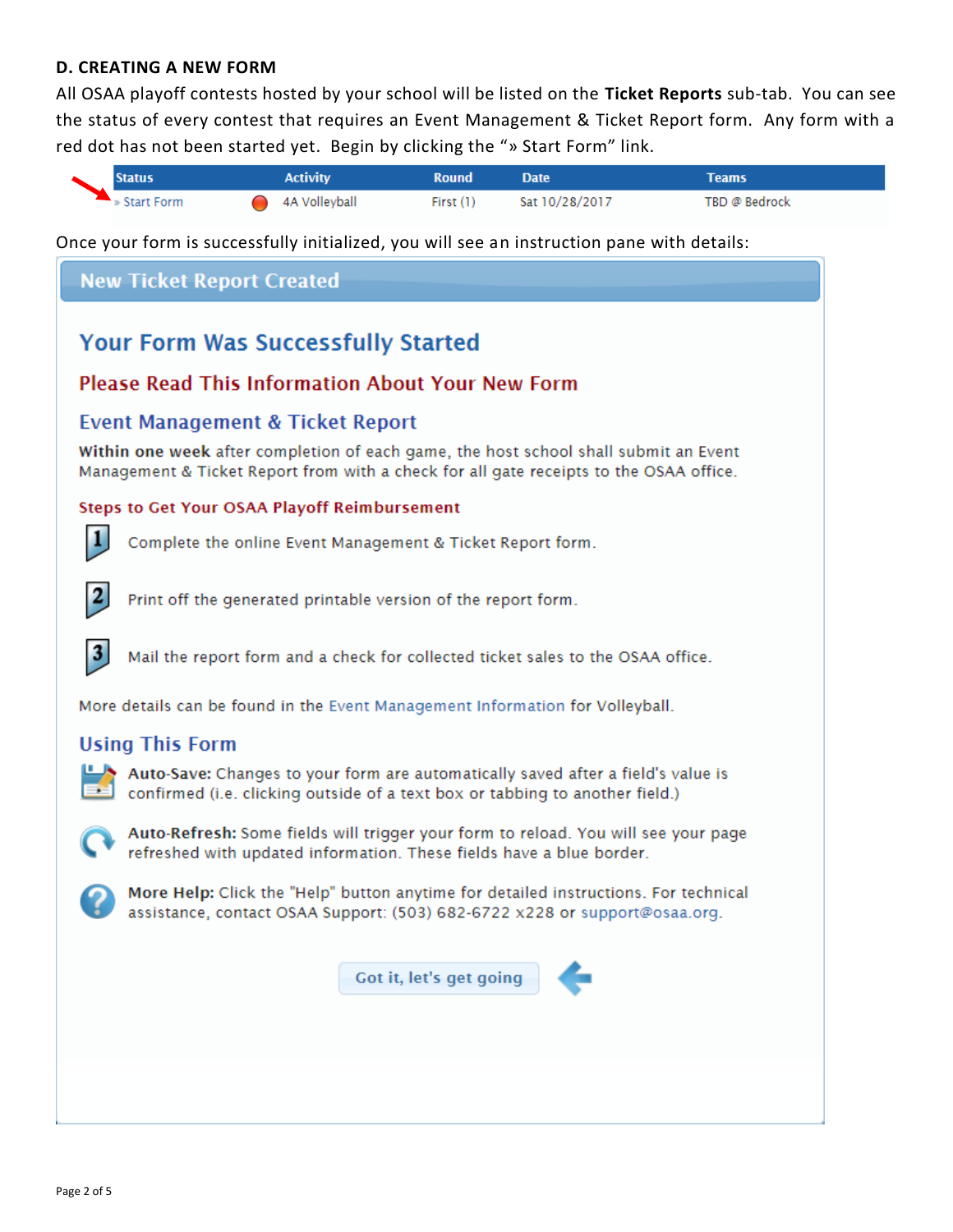## **E. ACCESSING AN EXISTING ONLINE FORM**

All OSAA playoff contests hosted by your school will be listed on the **Ticket Reports** sub-tab. You can see the status of every contest that requires an Event Management & Ticket Report form. Any form with a yellow dot has been started but not submitted yet. You can continue editing an existing form by clicking the "» Edit Form" link.

|  | <b>Status</b> |  | <b>Activity</b> | <b>Round</b> | <b>Date</b>    | Teams         |
|--|---------------|--|-----------------|--------------|----------------|---------------|
|  | » Edit Form   |  | 4A Volleyball   | First $(1)$  | Sat 10/28/2017 | TBD @ Bedrock |

#### **F. GENERAL STEPS**

- **1. Create the form** Look at the list of contests on your **Ticket Reports** sub-tab, click "» Start Form".
- **2. Record event expenses**  Add any event management expenses to the form.
- **3. Record ticket sales** All ticket sales (Adult, Student, Reserved) must be reported on the form.
- **4. Submit the online form** Click the **Submit** button to generate a printable version of your form.
- **5. Mail the form and check** Print the form, sign it, and mail it with a check to the OSAA office.

#### **G. FORM ACTIONS PANE**

The buttons in the form actions section at the top of the form allow you to manage your form. Some buttons may not be available until the form's status changes.

- Help This will show a help dialog with specific information regarding how to use the form and what your next steps are in order to successfully submit the form.
- Run Check This function will run a preliminary scan over your form to see if it is ready for submission or not. If your form passes this inspection, you will see that it is ready to be submitted. If your form fails inspection, a list of missing items will be displayed telling you what needs to be provided before you can submit your form.
- Submit After you've provided all of the required information, click this button to submit your form and generate a printable version. The page will run a preliminary scan over your form. If there are any errors, you will be shown a list of missing items telling you what needs to be provided before you can submit your form. If successfully submitted, you will be shown a PDF version that you will then print, have your Principal or Athletic Director sign, and then mail with a check to the OSAA office.
- Print Once you have submitted your form, you can return to your form and print another version. Click the print button to view a PDF version of your form. The print ability will become available after your form is submitted.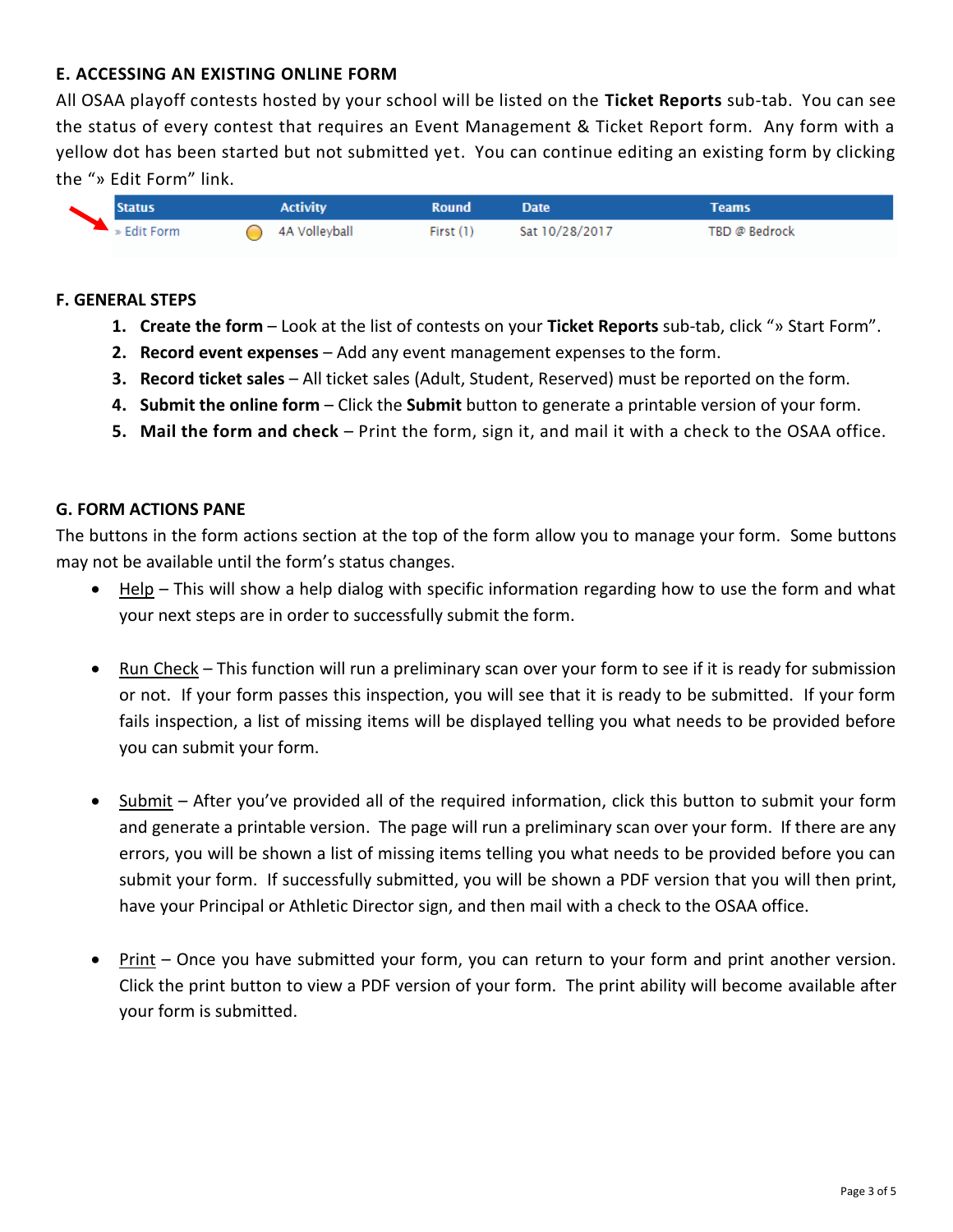## **I. SUBMITTING YOUR FORM**

Once you have provided all of the necessary information, you can submit your form to generate a printable version. **Note:** only submitting the form online does not mean you are finished. Print off the form and mail it to the OSAA office with a check. Once the OSAA office receives all of your information, a reimbursement check will be mailed to your school and this report will be marked as finished.

- 1. Print off your form.
- 2. Have your school's Principal or Athletic Director sign the printed form at the bottom.
- 3. Mail the form and a check for ticket sales to the OSAA office.
- 4. If you reported other approved expenses, include all receipts with the printed form and check.

## **I. FORM STATUS**

If the form has not been started, it will be listed with a red dot and a link will be avaialble to start the form.

| <b>Status</b> | <b>Activity</b> | <b>Round</b> | <b>Date</b>    | Teams         |
|---------------|-----------------|--------------|----------------|---------------|
| » Start Form  | 4A Volleyball   | First (1)    | Sat 10/28/2017 | TBD @ Bedrock |

Once your form has been initialized, it will appear with a yellow dot if it has not been submitted. You can start a form prior to the contest to start inputing information. You cannot submit a form until the contest has been completed and scores have been entered. Forms need to be submitted and mailed into the OSAA office within one week after the contest.

| <b>Status</b> | <b>Activity</b> | <b>Round</b> | <b>Date</b>    | Teams         |
|---------------|-----------------|--------------|----------------|---------------|
| » Edit Form   | 4A Volleyball   | First (1)    | Sat 10/28/2017 | TBD @ Bedrock |

Once you have submitted your form, it will appear with a blue icon. If necessary, you can re-print your form to mail to the OSAA office by clicking the "Print" link. Print the form, sign it, and mail the form and a check for the total ticket sales to the OSAA office within one week after the contest.

| <b>Status</b>   | <b>Activity</b> | <b>Round</b> | <b>Date</b>    | Teams         |       |
|-----------------|-----------------|--------------|----------------|---------------|-------|
| Submitted 12/31 | ◯ 4A Volleyball | First $(1)$  | Sat 10/28/2017 | TBD @ Bedrock | Print |

Once the OSAA has received your mailed form and your check for the total amount of ticket sales, the form will be marked as finished by OSAA staff.

| <b>Status</b>  | <b>Activity</b> | <b>Round</b> | <b>Date</b>    | Teams         |
|----------------|-----------------|--------------|----------------|---------------|
| Finished 12/31 | 4A Volleyball   | First $(1)$  | Sat 10/28/2017 | TBD @ Bedrock |

## **J. ADDITIONAL HELP**

If you have any questions, please contact OSAA Business Operations Manager Candy Posey, candyp@osaa.org or (503) 682-6722 x225.